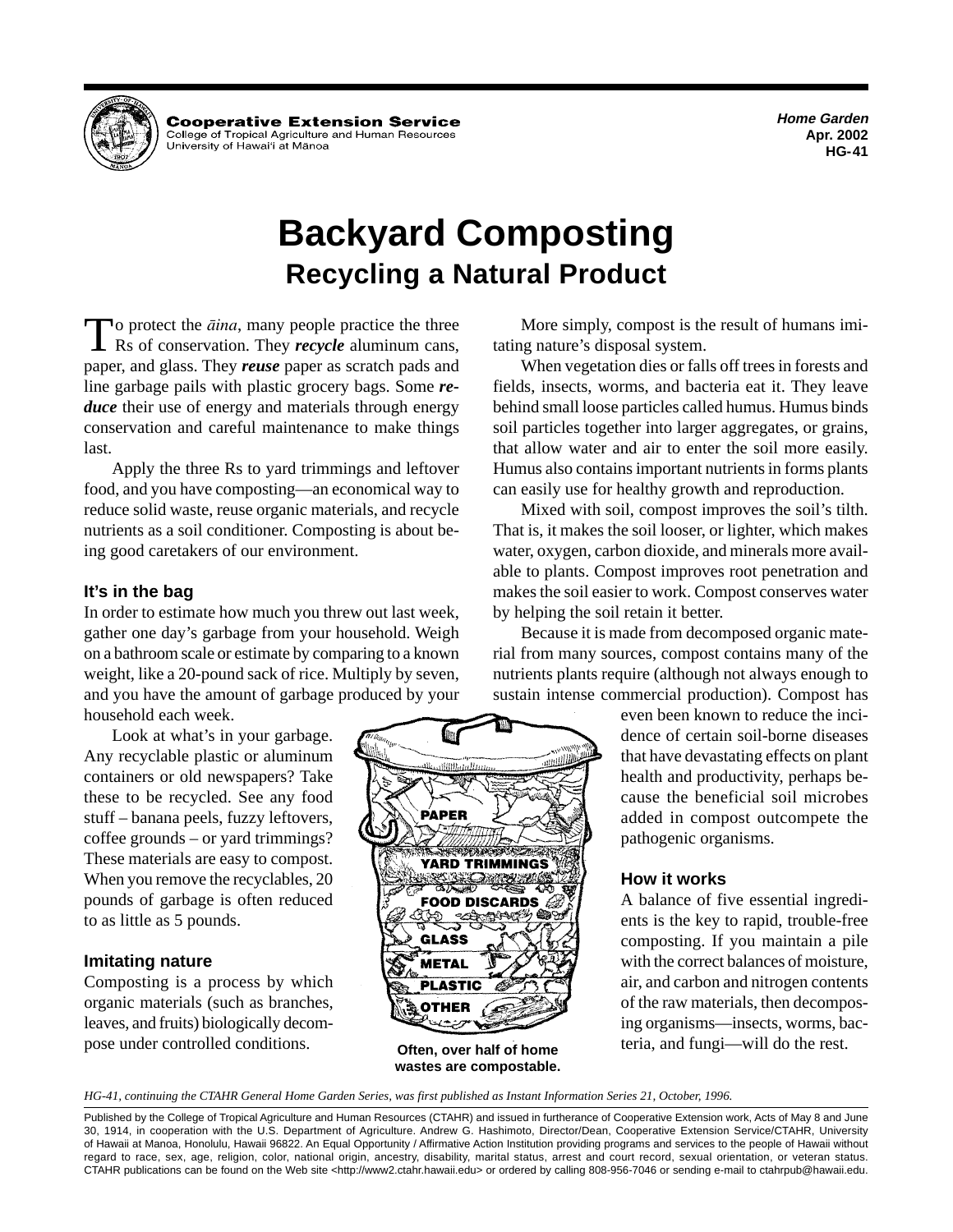HG-41 Backyard Composting CTAHR — Apr. 2002

**Water** is required by all living things, including decomposers. The compost pile should be moist, but not too wet. A bad odor may indicate that excess moisture is inhibiting decomposition.

**Oxygen** is essential to most decomposers. Oxygen cannot circulate well if the pile is too tight, too big, or too wet. If the pile is soaked with water, most decomposers die and composting is taken over by a few "specialists" that can live without air. Anaerobic decomposition—detected by its swampy odor—is slow and inefficient.

**Carbon** is abundant in most organic materials and is broken down by decomposers to create food-energy. However, other nutrients are needed for carbon to be readily eaten. Wood and paper are examples of materials that are high in carbon but may be deficient in other nutrients and thus slow to decompose.

**Nitrogen** is required by decomposers in relatively large quantities. It is a major ingredient in protein, a basic building block of life. Without sufficient nitrogen in your compost pile to assist digestion of carbon-rich materials, decomposition goes very slowly. Green leaves and grass clippings are examples of nitrogen-rich materials.

**Decomposing organisms** produce heat by their activity. This heat in turn energizes them, and the whole process goes faster. Heat also helps kill disease organisms and weed seeds. The speed of composting varies, but at some point the center of the pile should feel hot or very warm to the touch. More mass (a bigger heap), more water, more air, or more nitrogen may be needed to get the process going.

A well managed pile can produce compost in about two or three months.

## **Getting started**

A proper surface is important. Compost is easier to turn when piled on concrete or another hard surface, but worms and other beneficial organisms from the soil will have a harder time reaching the pile. Level ground is also a good surface.

The dimensions of the pile, as a rule of thumb, should be at least 3 feet high by 3 ft wide by 3 ft long to maintain sufficient heat in its interior. If the pile is too large, air has trouble getting to the center. Maximum recommended size is 5 ft high by 5 ft wide, with no limit to the length.

The appropriate location for a compost pile is a shady area protected from wind (to prevent it from drying out). Protect the pile from heavy rain by covering it with a

2

plastic sheet, or make it under a roof. Build it where it can't be flooded.

Have a protected area to store finished compost if it isn't going to be used immediately. Avoid mixing undecomposed materials with finished compost.

### **Choose a composting method**

Set-ups for a compost pile range from simple to elaborate.

**Basic compost heap**—Simply pile and mix the compost materials on the ground. Cover the pile when it rains to prevent it from getting too wet or losing nutrients to leaching. Turn the heap regularly (every week or two). Building the pile over a layer of scrap plastic pipes drilled with holes allows for air penetration from below and reduces the need for turning.

**Compost pit**—Pits are ideal for composting materials consisting mostly of food scraps. Dig a hole in the ground, add the materials, mix with soil in the hole, and refill the hole with at least 8 inches of soil. Fallow areas of your garden are good places for compost pits.

**Holding units**—Bins help to contain the compost heap, keep it out of sight, and can make it easier to turn. They can be made of concrete blocks, wire mesh, or wood (although wood may lead to termite problems). If the bin is a movable type, it can be lifted from the pile and placed next to it when it is time for turning; just shovel the heap back into the empty bin. Old garbage cans can be used as holding units if they have enough large holes to allow air to circulate and holes in the bottom to allow water to drain.

**Turning units**—Some commercial composting units feature rotating barrels that make mixing the pile easier and reduce the use of shovels or forks for turning. Another way to make turning easier is to build two or three adjacent holding units. The first is filled with the new pile. When the pile is turned, it is shifted into the next bin. By the third turning, the pile is usually on its last month of decomposition.

### **What to compost**

Organisms that decompose organic materials to form compost depend on a "diet" of carbon and nitrogen. Fresh, green materials are rich in nitrogen, and so are animal manures. Just as plants need nitrogen to grow, decomposers need nitrogen to fuel the decomposition process. Grass clippings are rich in nitrogen, and wood chips are a carbon source. The key to making a compost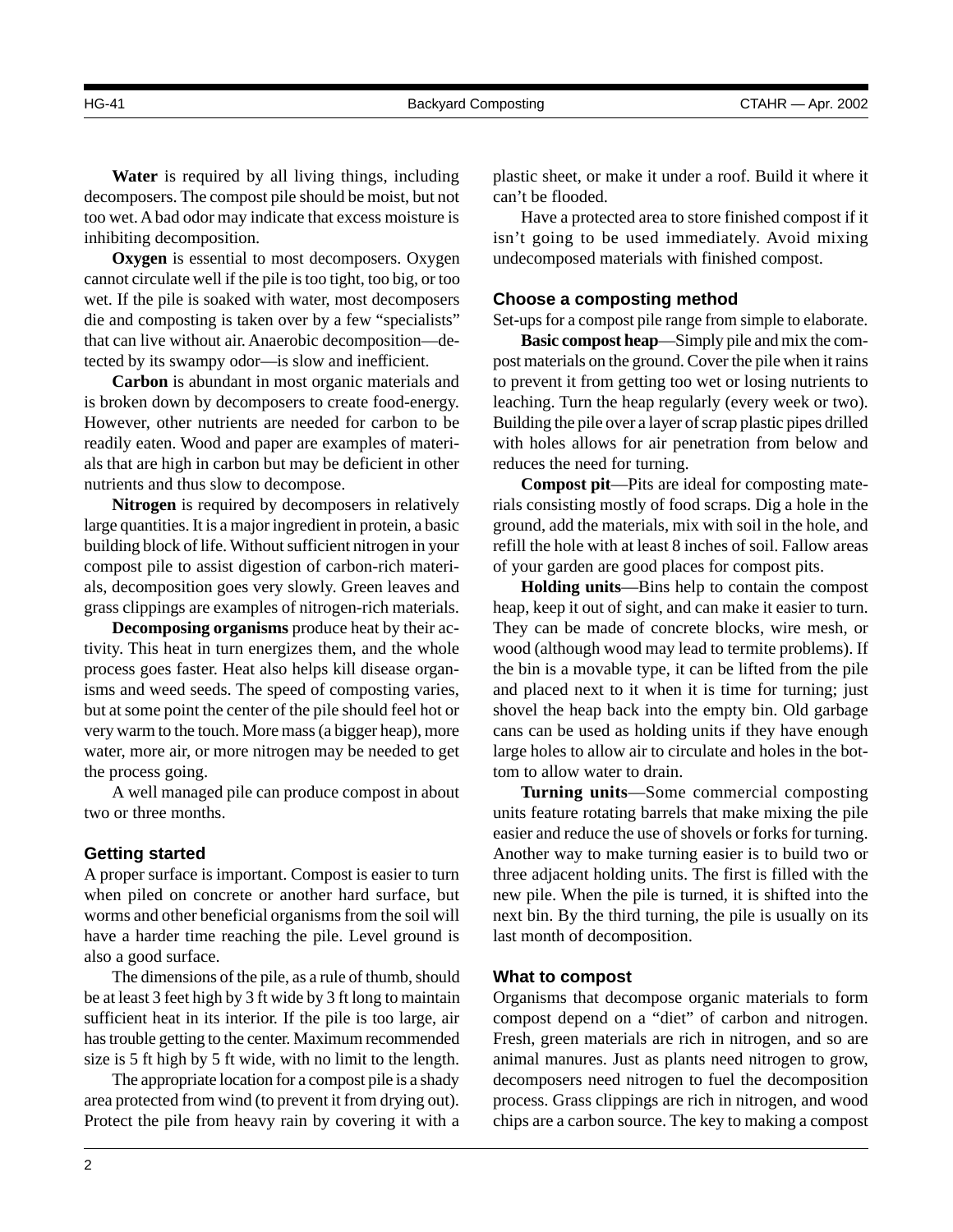#### **Some examples of compost enclosures**



pile is to combine nitrogen-rich materials with carbon sources in the right proportions, with the right amount of moisture, and adequate aeration.

#### **Building a compost pile**

This simple recipe for making a compost pile should produce ready-to-use compost in a few months.

**1.** Accumulate enough materials for a pile at least 2 x 2 x 2 ft; or even better, to make a 3-ft cube.

**2.** Shred or chop the materials to 1–2 inches in size to expose more surface area for faster decomposition.

**3.** Start the pile with a 4–6 inch thick base of carbonsource materials (dead leaves, wood chips, shredded paper, etc.). Moisten. Add a 2–3 inch layer of nitrogenrich materials. Food scraps may make up part of this layer. Continue to alternate and mix layers of nitrogenrich materials with carbon sources, adding water as needed. The pile should be about 3–4 ft high or, if in a bin, not more than 4–5 ft high. Close the bin or cover the pile with a plastic sheet.

**4.** Inoculate a new pile, if desired, by sprinkling a small amount of topsoil or compost between layers. Some composters believe this speeds the process by "seeding" the new pile with decomposing organisms.

**5.** Monitor moisture content; test by feeling a handful of compost and squeezing it as you would a sponge. It should feel moist without yielding more than a few drops of liquid. If the pile is too wet, turn it to allow air in and improve drainage. If the pile is too dry, water it and turn it. **6.** Periodically check the temperature in the pile's interior. A compost thermometer is helpful, but you can estimate the temperature by touch. It should peak between 120° and 160°F (hot to the touch). When the temperature begins to drop, turn the pile and rotate materials from the outer and top parts of the pile toward the base and middle; move the more composted middle part to the outer part of the pile. For easy turning, use a garden fork to shift the compost to a second bin; the mate-

#### **Materials OK to use**

#### **Nitrogen-rich materials**

Grass clippings Seaweed and aquatic plants (washed to remove salt) Fruit and vegetable trimmings Kitchen scraps like coffee grounds, egg shells, leftover bread, rice, etc. Fresh, leafy garden trimmings

#### **Carbon sources**

Chipped trees Twigs, small branches from trees and shrubs (chopped) Sawdust (from untreated wood) Stems of fibrous grasses Palm fronds (chopped or shredded) Newspaper or white paper (shredded)

#### **Undesireable materials**

**May contribute pests (weeds, plant diseases) when inadequately composted**  Weedy, persistent plants Diseased plants

**Human health hazard**  Dog or cat feces, used kitty litter

**May attract flies, rats, animals**  Oils Dairy products

Meat or bones of animals, poultry, fish

## **Are not biodegradable**

Metals, glass Rubber, plastics